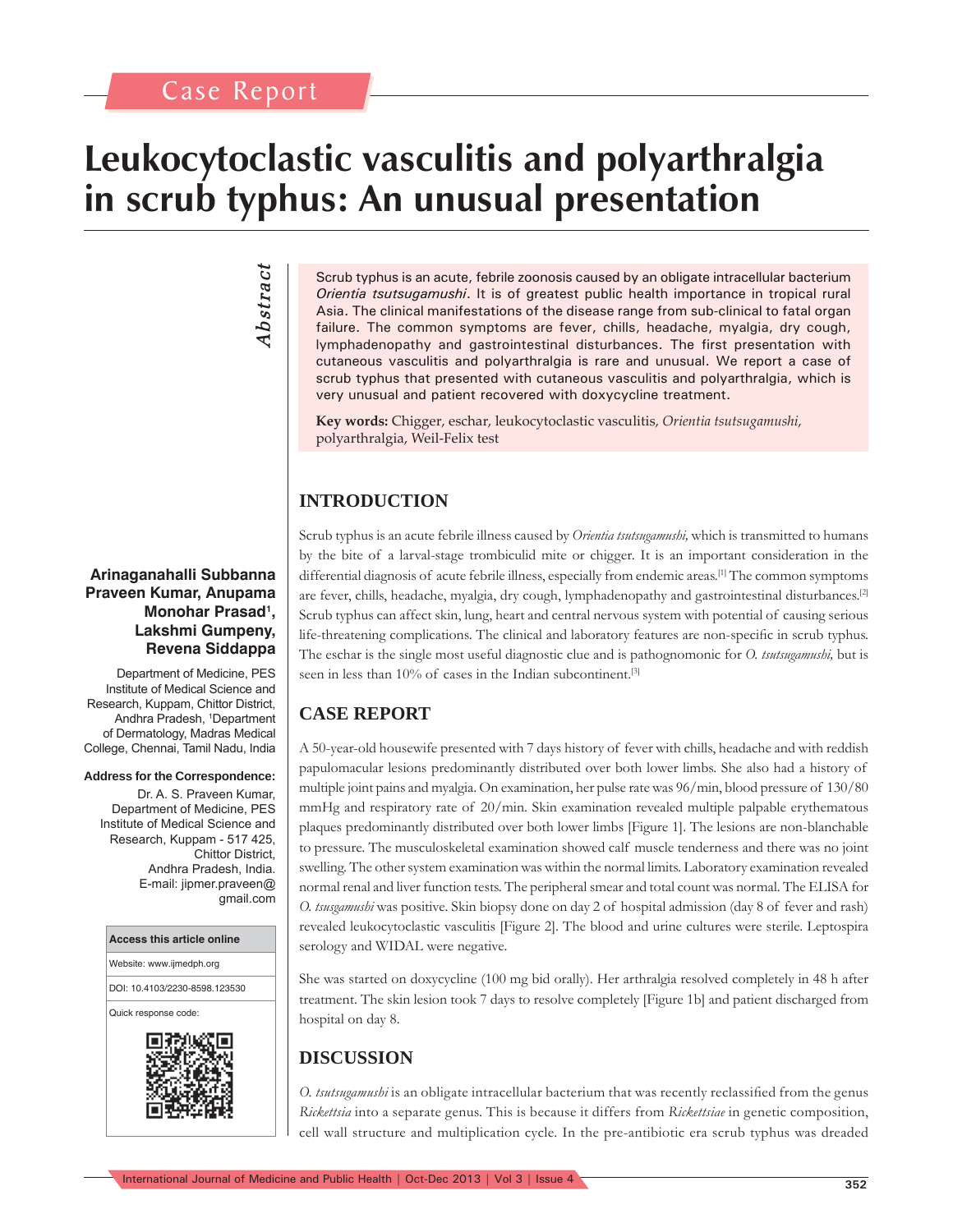

**Figure 1:** Multiple palpable erythematous plaques distributed over both lower limbs (a) and (b) lesions completely resolved after treatment

disease. The clinical severity of scrub typhus ranges from mild to fatal organ failure. The usual clinical features are headache, high fever and myalgia. A non-pruritic macular or papular rash may be seen on the trunk, which can later spread to the face, arms and legs. The various complications known to occur with this disease are acute renal failure, acute hepatic failure, interstitial pneumonitis, *acute respiratory distress syndrome*, septic shock, myocarditis, pericarditis, meningoencephalitis and also acute hearing loss is reported.<sup>[4,5]</sup>

*O. tsutsugamushi* targets the endothelial cells and macrophages through which it disseminates into the multiple organs via hematogenous and lymphogenous routes. It predominantly locates in the macrophages of the liver and spleen.[6] The bacteria then cause focal or systemic vasculitis and perivasculitis in multiple organs, with various complications. The major pathophysiologic effect of rickettsial infections are:[7]

- Increased microvascular permeability due to the disruption of adherens junctions between infected endothelial cells,
- Development of interendothelial gaps,
- Formation of stress fibers and
- Change in shape of endothelial cells from polygons to large spindles.

The oxidative stress is the proposed hypothesis involved in the damage of infected endothelial cells.[7] Though disseminated endothelial infection occurs in scrub typhus, the development of vasculitic lesions due to vaso-occlusion is rarely reported.

The Weil-Felix test (WFT), which detects antibodies produced during *O. tsutsugamushi* infection, is the most common and commercially available test for the diagnosis of scrub typhus in developing countries like India. The sensitivity and specificity of WFT is low and is usually positive during the  $2<sup>nd</sup>$  week of illness. The gold standard confirmatory tests like indirect immunoperoxidase test and the immunofluorescent assay are costly and not easily available in developing countries like India. So the diagnosis of scrub typhus is mainly by clinical suspicion and by characteristic clinical finding, eschar and serology.



**Figure 2:** Normal epidermis and the dermis with inflammatory infiltrate, eosinophils and neutrophils. The blood vessels (arrows) infiltrated by inflammatory cells (H and E,  $\times$ 200)

The preferred drugs in the treatment include doxycycline and chloramphenicol. Doxycycline is usually given as 100 mg PO twice daily for 7-14 days. The alternative drugs used in scrub typhus include rifampin (600-900 mg/day) and azithromycin. Early treatment shows better outcomes and faster resolution than delayed treatment<sup>[7]</sup> and delayed administration of antibiotics is independently associated with major organ dysfunction.[8] Patients treated with appropriate antibiotics typically become afebrile within 48 h of starting therapy.

Our case presented with features of vasculitis and polyarthralgia in the 1<sup>st</sup> week of untreated illness, which is very rare and unusual. The diagnosis was confirmed by WFT. The skin biopsy revealed features suggestive of leukocytoclastic vasculitis. She responded well to treatment with doxycycline and the skin rash resolved completely in a week [Figure 1b].

In conclusion, scrub typhus can present with unusual clinical features during the course of illness and the case is reported for its rare presentation.

### **REFERENCES**

- 1. Watt G, Parola P. Scrub typhus and tropical rickettsioses. Curr Opin Infect Dis 2003;16:429-36.
- 2. Mathai E, Rolain JM, Verghese GM, Abraham OC, Mathai D, Mathai M, *et al*. Outbreak of scrub typhus in southern India during the cooler months. Ann N Y Acad Sci 2003;990:359-64.
- 3. Varghese GM, Abraham OC, Mathai D, Thomas K, Aaron R, Kavitha ML, *et al*. Scrub typhus among hospitalised patients with febrile illness in South India: Magnitude and clinical predictors. J Infect 2006;52:56-60.
- 4. Cracco C, Delafosse C, Baril L, Lefort Y, Morelot C, Derenne JP, *et al*. Multiple organ failure complicating probable scrub typhus. Clin Infect Dis 2000;31:191-2.
- 5. Premaratna R, Chandrasena TG, Dassayake AS, Loftis AD, Dasch GA, de Silva HJ. Acute hearing loss due to scrub typhus: A forgotten complication of a reemerging disease. Clin Infect Dis 2006;42:e6-8.
- 6. Moron CG, Popov VL, Feng HM, Wear D, Walker DH. Identification of the target cells of *Orientia tsutsugamushi* in human cases of scrub typhus. Mod Pathol 2001;14:752-9.